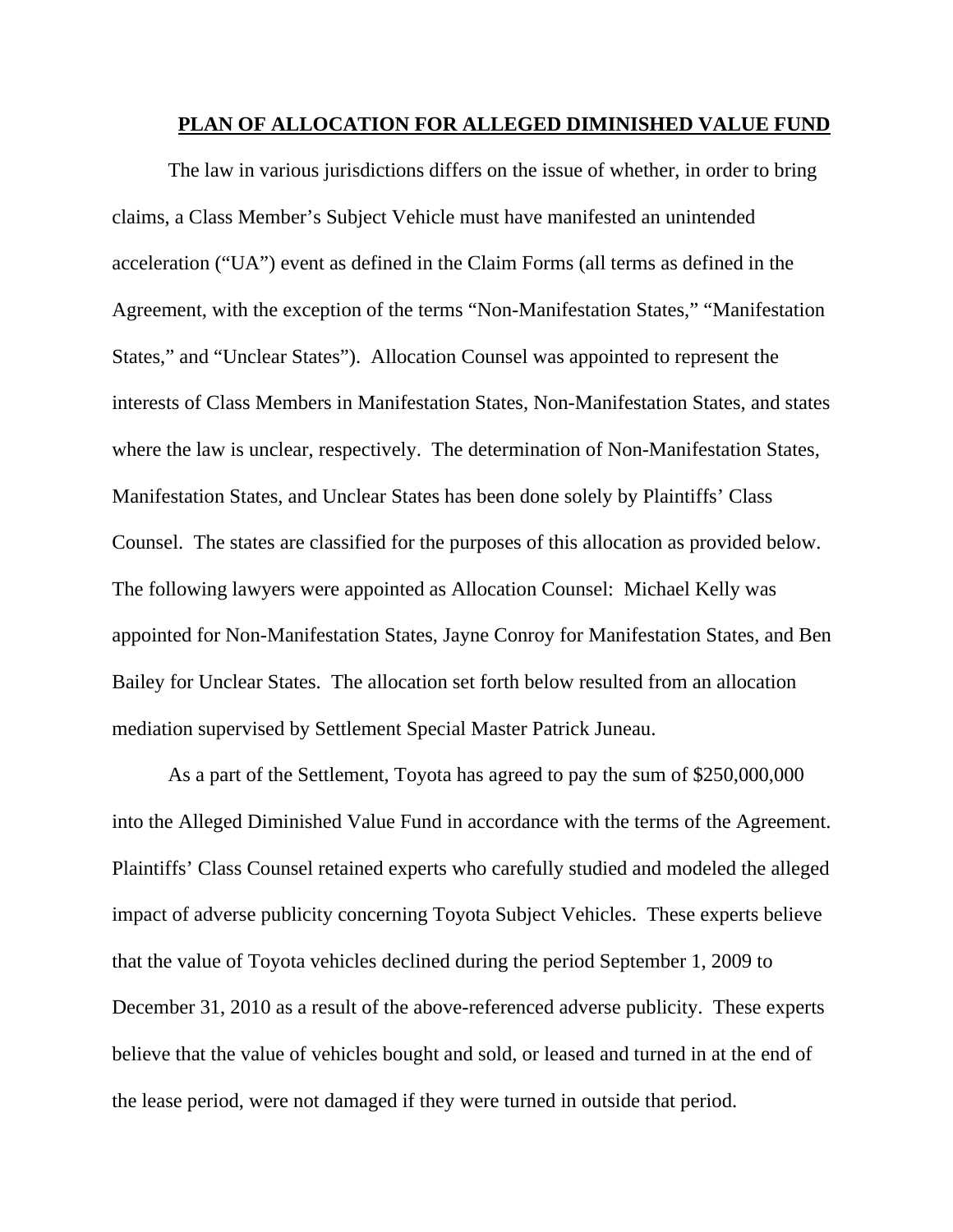Subject to any pro rata reduction as described in the Agreement, the allocation

shall be as follows:

| If an eligible class member purchased,<br>leased, now resides or insured the residual<br>value of a vehicle in a Non-Manifestation<br>State:               | 100 percent of the amounts on the attached<br>consumer matrix |
|------------------------------------------------------------------------------------------------------------------------------------------------------------|---------------------------------------------------------------|
| If an eligible class member purchased,<br>leased, now resides or insured the residual<br>value of a vehicle registered in a<br><b>Manifestation State:</b> | 30 percent of the amounts on the attached<br>consumer matrix  |
| If an eligible class member purchased,<br>leased, now resides or insured the residual<br>value of a vehicle registered in an Unclear<br>State:             | 70 percent of the amounts on the attached<br>consumer matrix  |

Class Members in Manifestation States and Unclear States will be entitled to the same payment as Class Members in a Non-Manifestation State if such Class Members, on or before December 1, 2012, reported to Toyota, a Toyota Dealer, or National Highway Transportation Safety Administration ("NHTSA") that they believed that one or more of the following symptoms occurred in their Subject Vehicle: an unintended accelerationrelated symptom as to which Toyota inspected the Subject Vehicle and was unable to identify the cause of the symptom; the possible loss of brake vacuum assist; an accelerator pedal that may be slow to return or stick in a partially depressed position; interference with the vehicle's accelerator pedal with an incompatible or unsecured floor mat; increasing acceleration of the vehicle despite depressing only the brake pedal; acceleration (or failure to decelerate) when both the brake and accelerator pedals were depressed; rough or otherwise undesirable transmission shift sensation; the brakes did not respond as expected; unfamiliarity with the push-button on/off button; unexpected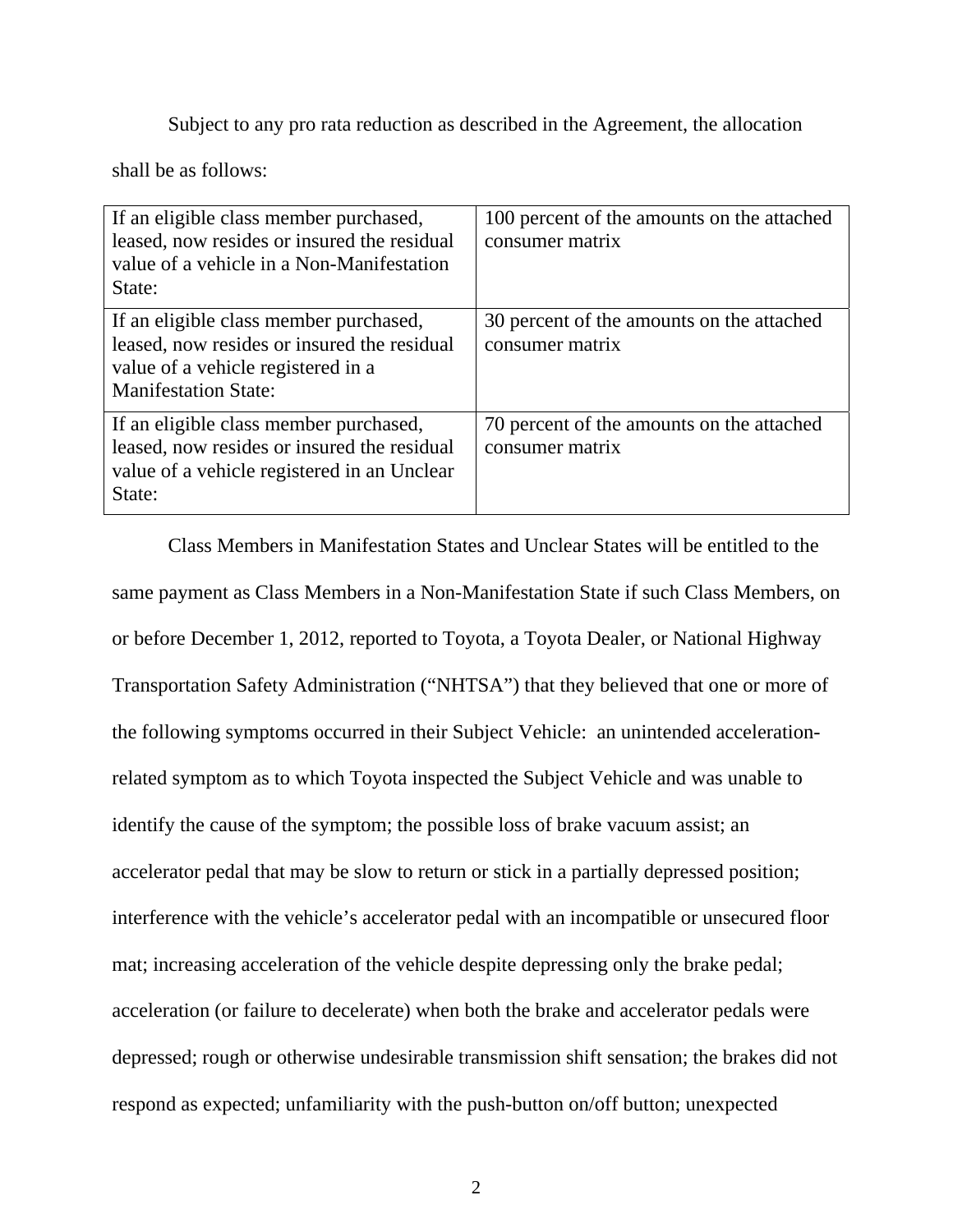operation of the cruise control system; one or more drivability concerns (e.g., hesitation, surging, lurching, etc.); or high engine RPM at idle.

If unclaimed funds remain after the Claim Period has expired and the unclaimed funds are sufficient to bring all eligible Manifestation States and Unclear States claimants up to 100% of eligible payment, the unclaimed funds shall be applied for those purposes. Any remaining unclaimed funds shall be distributed pursuant to Section  $II(A)(2)(c)$  of the Settlement Agreement.

If unclaimed funds remain after the Claim Period has expired and the amount of unclaimed funds is insufficient to bring all eligible Manifestation States and Unclear States claimants up to 100% of eligible payment, the remainder will be split 50% to Manifestation States claimants and 50% Unclear States claimants. In the event that either group of claimants is brought up to 100%, the balance of unclaimed funds will be applied to the other group of claimants.

### **Non-Manifestation States:**

Alaska, Arizona, California, Connecticut, Hawaii, Idaho, Illinois, Iowa, Kansas, Kentucky, Louisiana, Maine, Maryland, Massachusetts, Michigan, Minnesota, Missouri, Montana, Nebraska, Nevada, New Jersey, New Mexico, New York (only if Subject Vehicle was sold during the period September 1, 2009 through December 31, 2010), Ohio, Oklahoma, Oregon, Pennsylvania, Rhode Island, South Dakota, Tennessee, Texas, Vermont, Washington, and West Virginia.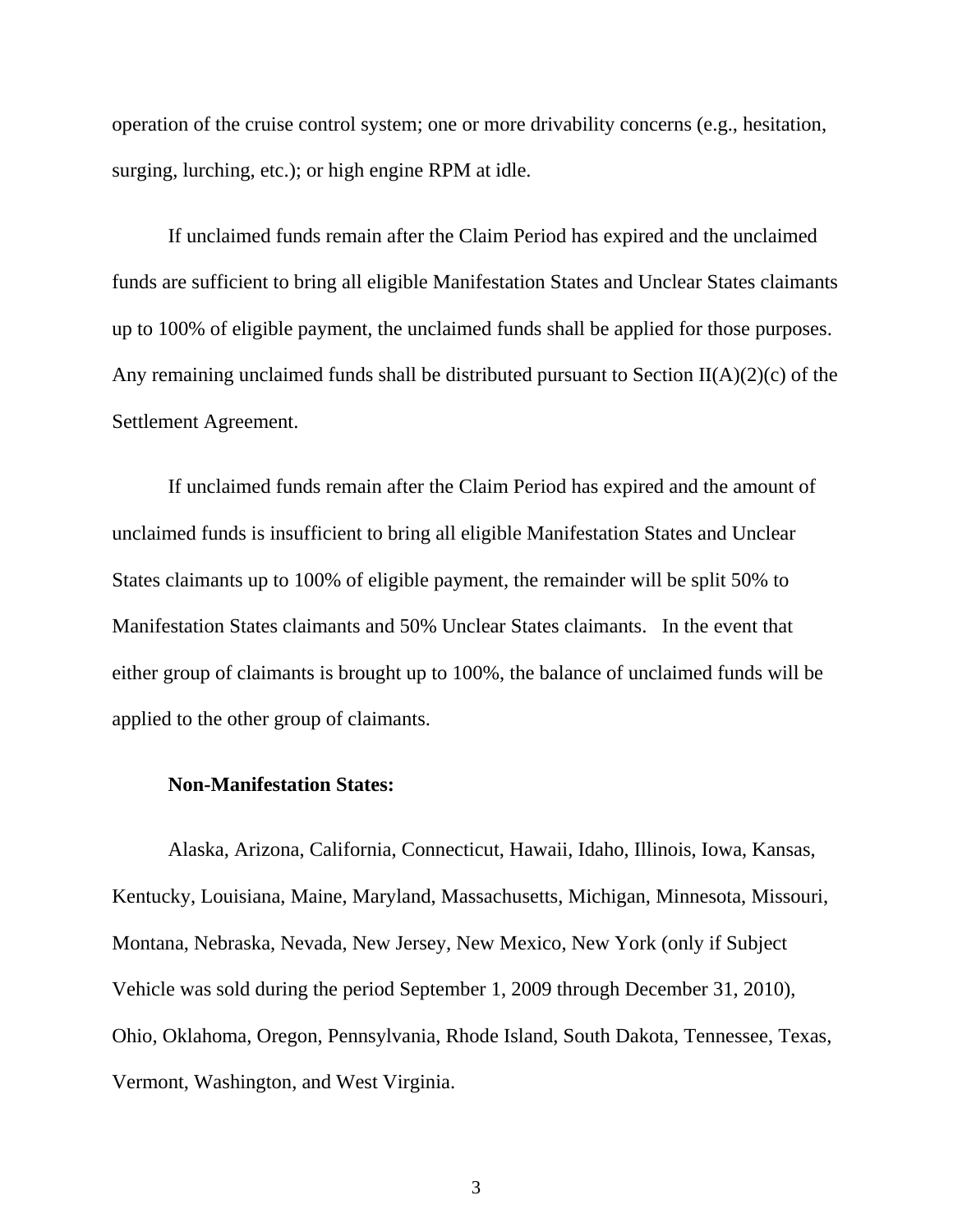# **Manifestation States:**

Arkansas, District of Columbia, Indiana, Mississippi, New Hampshire, North Carolina, North Dakota, South Carolina, Utah, and Wisconsin.

# **Unclear States:**

Alabama, Colorado, Delaware, Florida, Georgia, New York (if Subject Vehicle not sold during the period September 1, 2009 through December 31, 2010), Virginia, and Wyoming.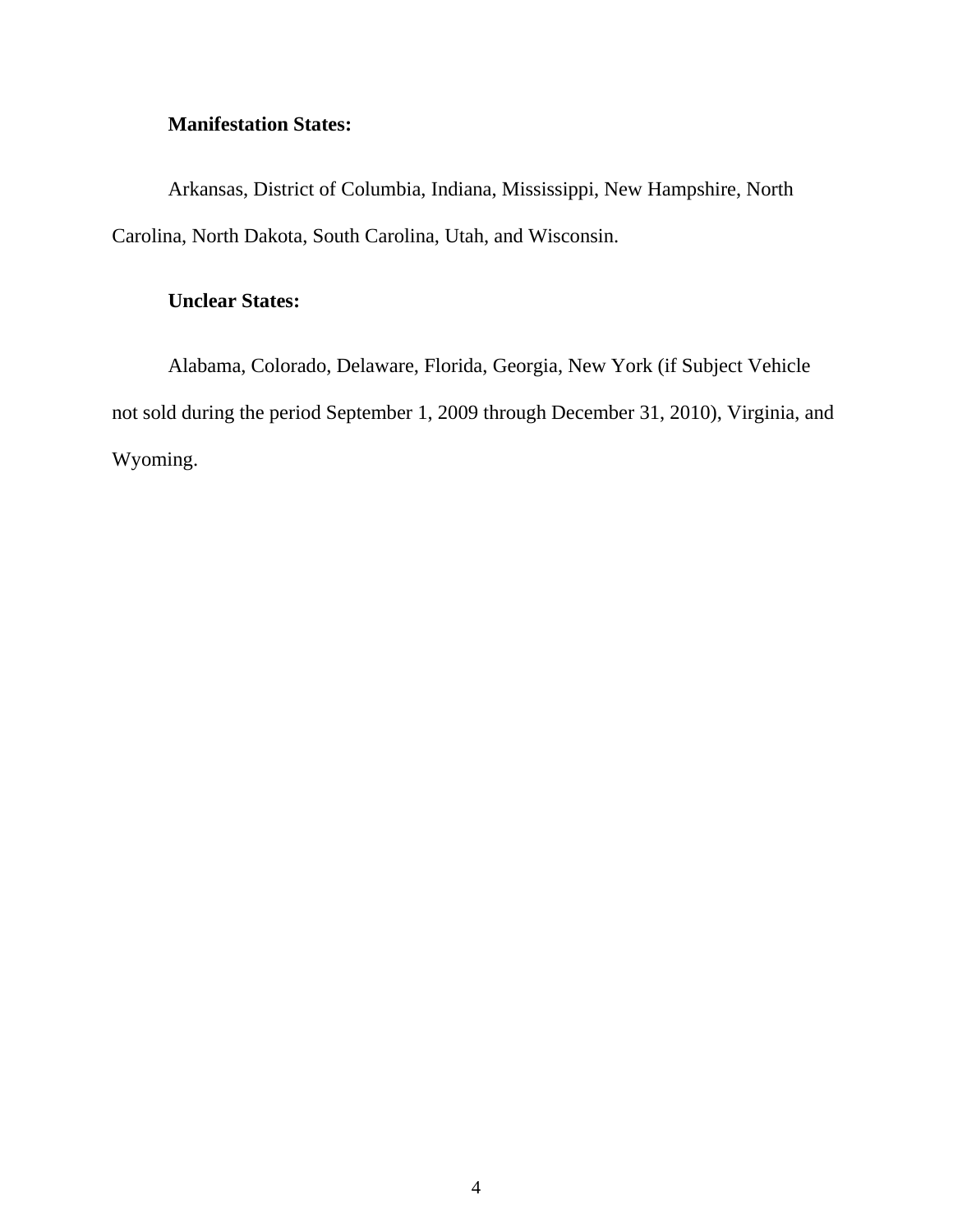#### **PLAN OF ALLOCATION FOR CASH PAYMENT IN LIEU OF BOS**

The law in various jurisdictions differs on the issue of whether, in order to bring claims, a Class Member's Subject Vehicle must have manifested a UA event. Allocation Counsel was appointed to represent the interests of Class Members in Manifestation, Non-Manifestation States, and states where the law is unclear, respectively. The determination of Non-Manifestation States, Manifestation States, and Unclear States has been done solely by Plaintiffs' Class Counsel. The states are classified for the purposes of this allocation as provided below. The following lawyers were appointed as Allocation Counsel: Michael Kelly was appointed for Non-Manifestation States, Jayne Conroy for Manifestation States, and Ben Bailey for Unclear States. The allocation set forth below resulted from an allocation mediation supervised by Settlement Special Master Patrick Juneau.

As part of the Settlement, Toyota has agreed to pay the sum of \$250,000,000 for eligible Class Members who own or lease a Subject Vehicle as of the date the Preliminary Approval Ordered is entered, if they comply with the Claims requirements of the Settlement, unless: (a) their Subject Vehicle is not a hybrid vehicle; (b) they already actually received BOS on their Subject Vehicle; or (c) they are eligible to receive BOS on their Subject Vehicle. The maximum per vehicle claim that can be made on this fund is \$125 ("BOS fund maximum payment"), which is Plaintiffs' Class Counsel's or their experts' estimated value for BOS. Class Members in Non-Manifestation States, Manifestation States, and Unclear States will be entitled to the same respective percentages of the maximum as found in the Plan of Allocation for the Alleged

5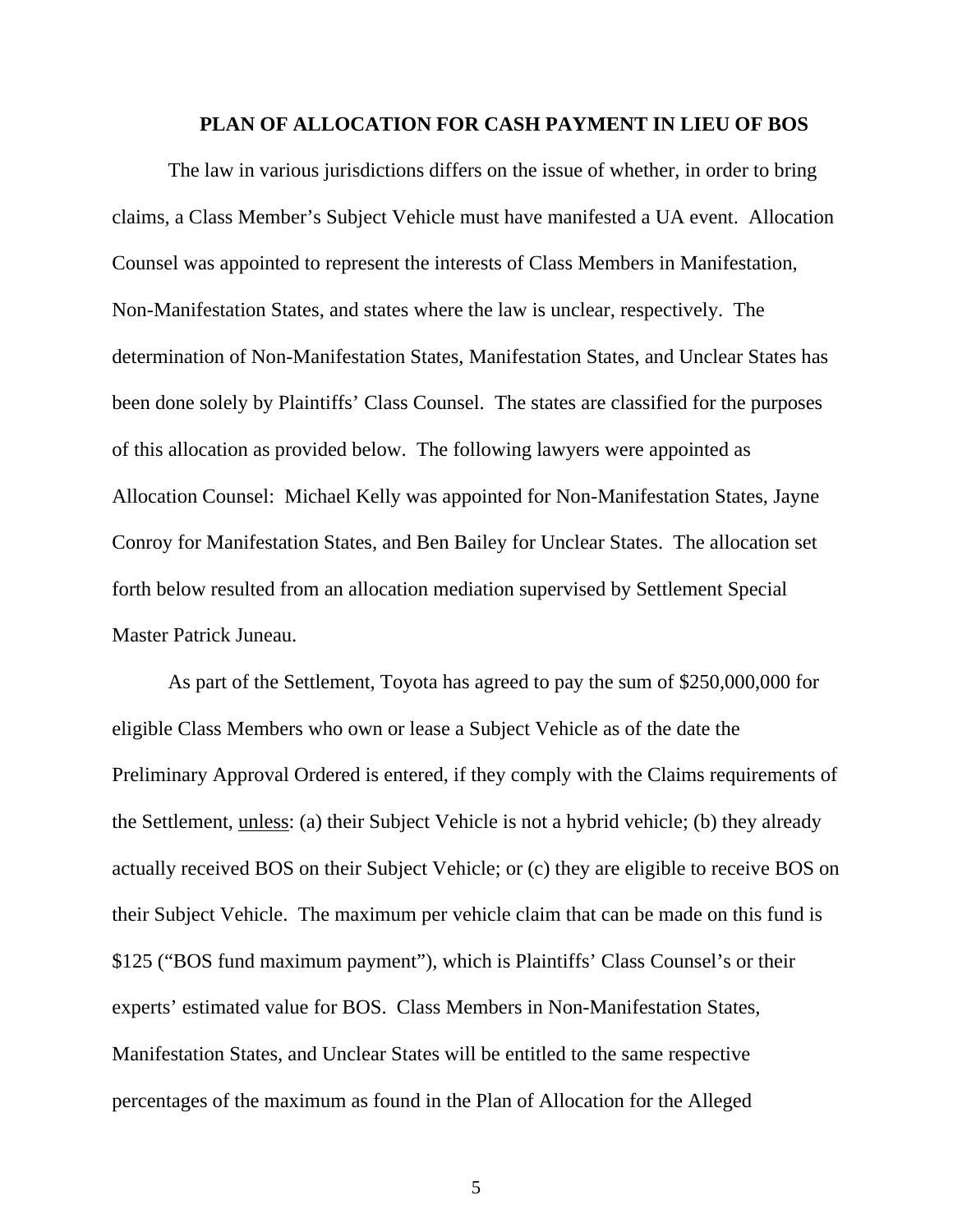Diminished Value Fund. So, for example, if the BOS fund maximum payment to a Class

Member in a Non-Manifestation State would be \$125, a Class Member in a Unclear State

would receive \$87.50 (70% of \$125), and a Class Member in an Manifestation State

would receive \$37.50 (30% of \$125).

Subject to any pro rata reduction as provided in the Agreement, the allocation shall be as follows:

| If an eligible class member purchased,<br>leased or now resides in a Non-<br><b>Manifestation State:</b> | 100 percent of the BOS fund maximum<br>payment |
|----------------------------------------------------------------------------------------------------------|------------------------------------------------|
| If an eligible class member purchased,<br>leased or now resides in a Manifestation<br>State:             | 30 percent of the BOS fund maximum<br>payment  |
| If an eligible class member purchased,<br>leased or now resides in an Unclear State                      | 70 percent of the BOS fund maximum<br>payment  |

Class Members in Manifestation States and Unclear States will be entitled to the same payment as Class Members in a Non-Manifestation State if such Class Members, on or before December 1, 2012, reported to Toyota, a Toyota Dealer, or NHTSA that they believed that one or more of the following symptoms occurred in their Subject Vehicle: an unintended acceleration-related symptom as to which Toyota inspected the Subject Vehicle and was unable to identify the cause of the symptom; the possible loss of brake vacuum assist; an accelerator pedal that may be slow to return or stick in a partially depressed position; interference with the vehicle's accelerator pedal with an incompatible or unsecured floor mat; increasing acceleration of the vehicle despite depressing only the brake pedal; acceleration (or failure to decelerate) when both the brake and accelerator pedals were depressed; rough or otherwise undesirable transmission shift sensation; the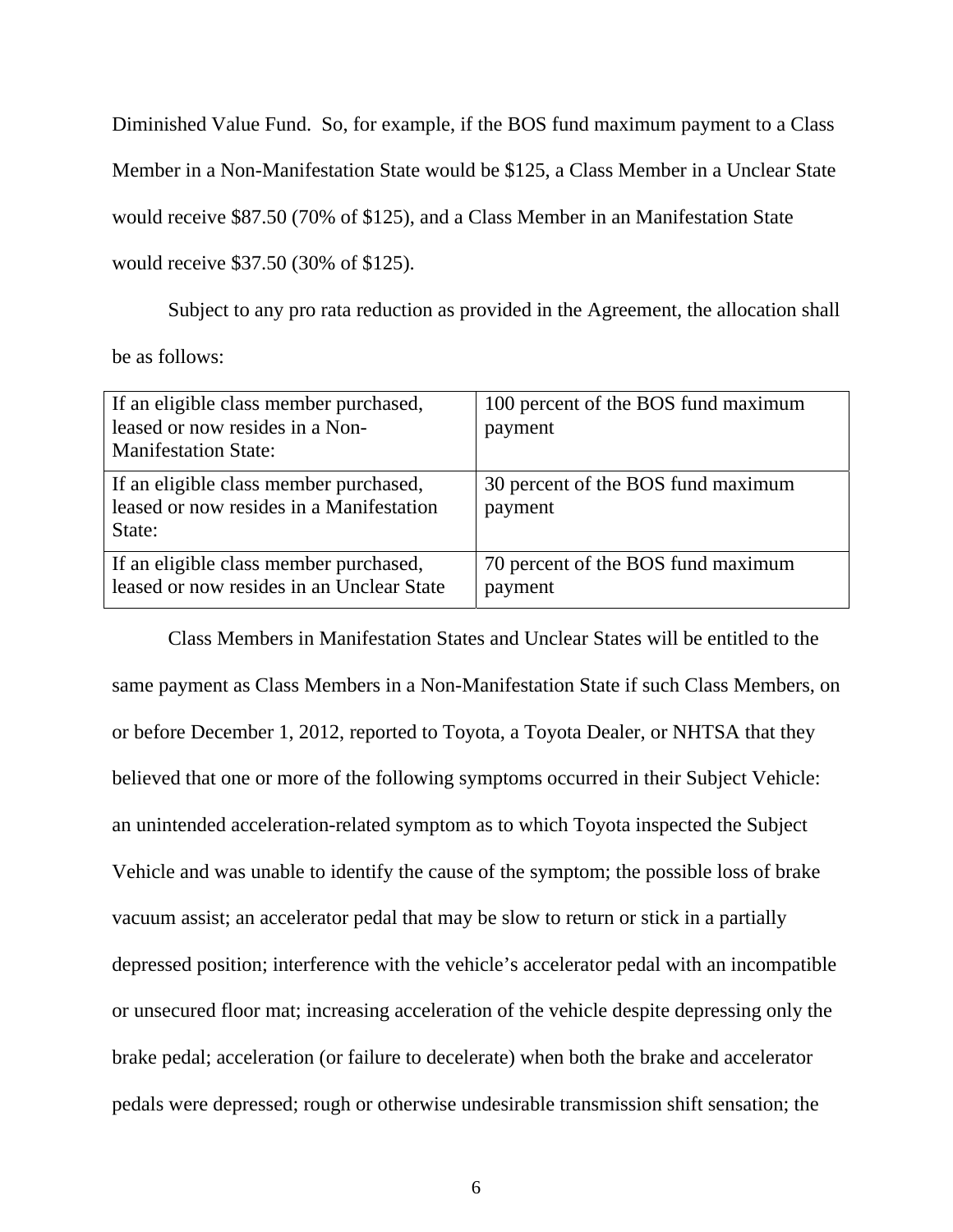brakes did not respond as expected; unfamiliarity with the push-button on/off button; unexpected operation of the cruise control system; one or more drivability concerns (e.g., hesitation, surging, lurching, etc.); or high engine RPM at idle.

If unclaimed funds remain after the claims period has expired and the unclaimed funds are sufficient to bring all eligible Manifestation States and Unclear States claimants up to 100% of eligible payment, the unclaimed funds shall be applied for those purposes. Any remaining unclaimed funds shall be distributed pursuant to Section  $II(A)(2)(c)$  of the Settlement Agreement.

If unclaimed funds remain after the claims period has expired and the amount of unclaimed funds is insufficient to bring all eligible Manifestation States and Unclear States claimants up to 100% of eligible payment, the remainder will be split 50% to Manifestation States claimants and 50% Unclear States claimants. In the event that either group of claimants is brought up to 100%, the balance of unclaimed funds will be applied to the other group of claimants.

### **Non-Manifestation States:**

Alaska, Arizona, California, Connecticut, Hawaii, Idaho, Illinois, Iowa, Kansas, Kentucky, Louisiana, Maine, Maryland, Massachusetts, Michigan, Minnesota, Missouri, Montana, Nebraska, Nevada, New Jersey, New Mexico, New York, Ohio, Oklahoma, Oregon, Pennsylvania, Rhode Island, South Dakota, Tennessee, Texas, Vermont, Washington, and West Virginia.

## **Manifestion States:**

7